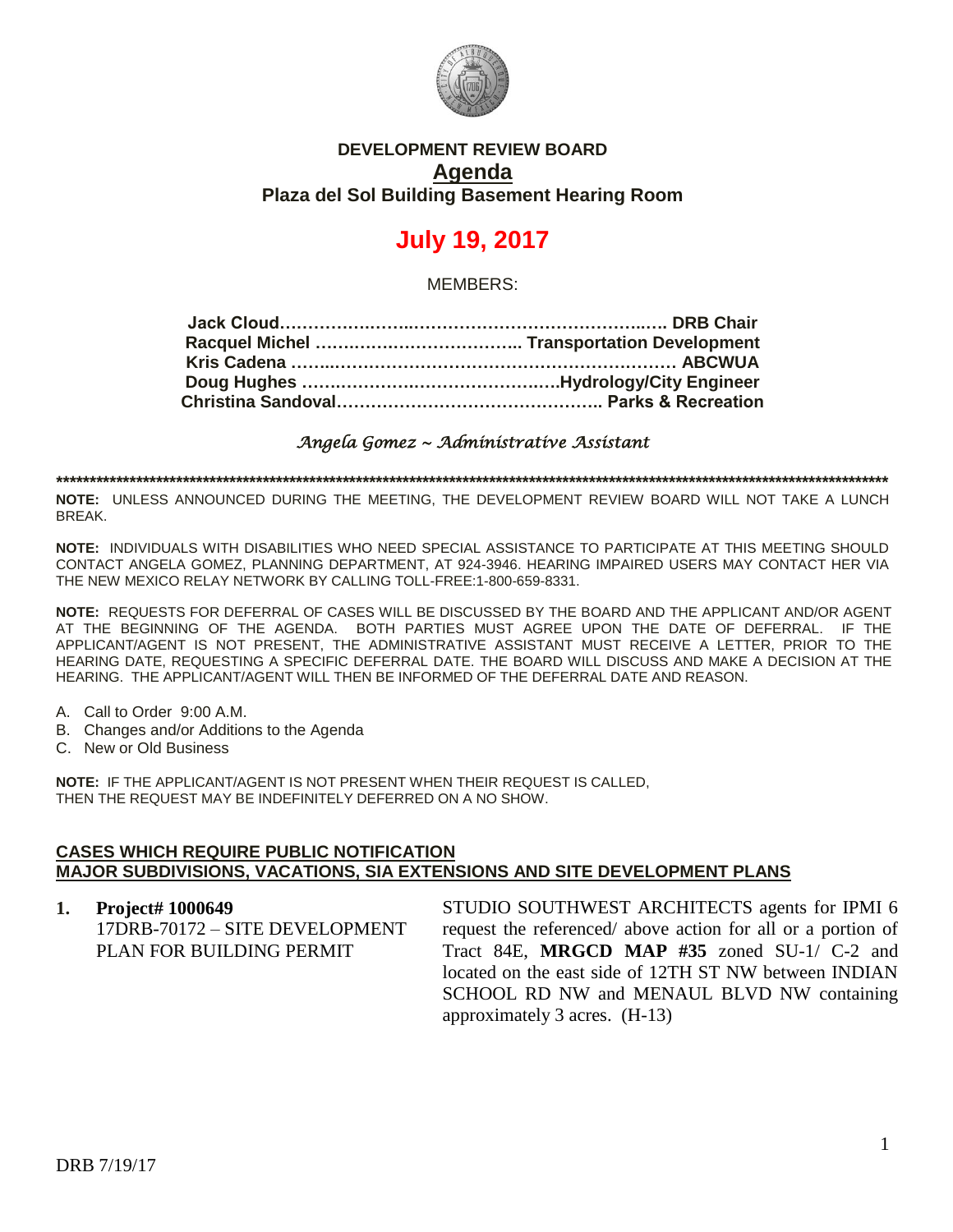#### **2. Project# 1005354**

17DRB-70024 VACATION OF PORTIONS OF PUBLIC DRAINAGE, SEWER, WATER, AND GAS LINE EASEMENTS 17DRB-70057 MINOR - PRELIMINARY/ FINAL PLAT APPROVAL

BOHANNAN HUSTON INC agents for SAWMILL COMMUNITY LAND TRUST request the referenced/ above action(s) for portions of Tract 2-D-1, **ARBOLERA DE VIDA UNIT 2B** zoned SU-2/ SU-1 FOR PRD & MICROBREWERY, located on the north side of BELLAMAH AVE NW between 18TH ST NW and 19TH ST NW containing approximately 2.5 acres. (H-13, J-13)

### **MINOR PLATS, FINAL (MAJOR) PLATS, AMENDED PLATS AND PLANS**

- **3. Project# 1010401** 17DRB-70175 EXT OF MAJOR PRELIMINARY PLAT
- **4. Project# 1010401** 17DRB-70176 EXT OF MAJOR PRELIMINARY PLAT
- **5. Project# 1008581** 17DRB-70182 MINOR - PRELIMINARY/ FINAL PLAT APPROVAL 17DRB-70183 SUB DESIGN VARIANCE FROM MIN DPM STANDARDS 17DRB-70184 VACATION OF PRIVATE EASEMENT

#### **6. Project# 1010649**

17DRB-70187 VACATION OF PRIVATE EASEMENT 17DRB-70188 MINOR - PRELIMINARY/ FINAL PLAT APPROVAL

## **7. Project# 1008699**

17DRB-70191 MINOR - PRELIMINARY/ FINAL PLAT APPROVAL

BOHANNAN HUSTON INC agent(s) for WOODMONT PASEO, LLC request(s) the above action(s) for all or a portion of **DURANGO UNIT 2** zoned VTML/VTRD, located on WOODMONT AVE NW BETWEEN RAINBOW BLVD NW AND PASEO DEL NORTE NW containing approximately  $23.0$  acre(s).  $(C-9)$ 

BOHANNAN HUSTON INC agent(s) for WOODMONT PASEO, LLC request(s) the above action(s) for all or a portion of **DURANGO UNIT 3** zoned VTML/VTRD, located on WOODMONT AVE NW BETWEEN RAINBOW BLVD NW AND PASEO DEL NORTE NW containing approximately 18.0 acre(s). (C-9)

LEE GAMELSKY agent(s) for URBAN SOLUTIONS LLC request(s) the above action(s) for all or a portion of  $Lot(s)$ B-1-A-1, B-1-A-2, B-1-A-3, Block(s) 7, **PERFECTO MARINO AND JESUS ARMIJO ADD** zoned SU-2/DNA-MR, located on 8TH ST BETWEEN MARQUETTE AND ROMA containing approximately .0806 acre(s). (J-14)

SURV-TEK INC agent(s) for MILLER FAMILY REAL ESTATE, LLC request(s) the above action(s) for all or a portion of Lot(s) 46-A AND 49-A, Block(s) C, **Unit(s) BOSQUE REDONDO,** zoned C-2, located on VIRGINIA ST NE BETWEEN WYOMING BLVD NE AND TENNESSEE ST NE containing approximately 1.31 acre(s). (K-19)

ARCH AND PLAN LAND USE CONSULTANTS agent(s) for ALBUQUERQUE RESCUE MISSION request(s) the above action(s) for all or a portion of Block(s) E, **ATLANTIC AND PACIFIC ADDITION** zoned K-14, located on 2ND ST NW BETWEEN COAL AVE NW AND IRON AVE NW containing approximately 1.57 acre(s). (K-14)